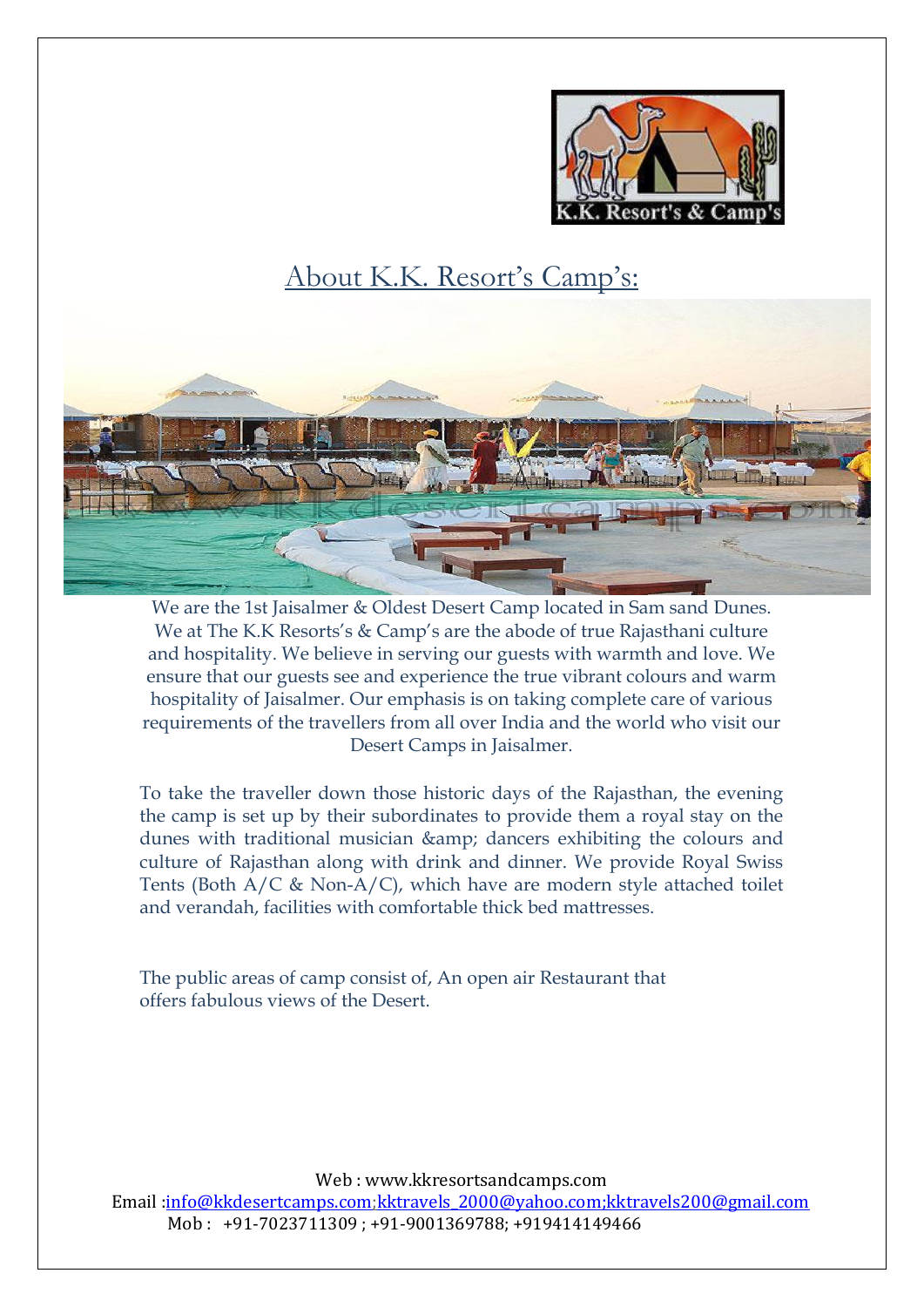

# **About Rooms :**

The peaceful accommodation with comforts and luxury at Royal Swiss Tents that provides A/C and Non-A/C, accommodation to the guests with modern equipments and facilities like attached toilet with comfortable and relaxed thick bed mattresses that will let the guests to enjoy living both the modern and desert life in the actual desert .



#### **Room Category's :**

#### **Royal A/C Royal Swiss Tents :**

The Tented Suites, of which there are, Twenty-Three are pitched on a base of soothing local Jaisalmer stone. Each has an outdoor veranda, a covered living room, and a large and spacious A/C bedroom with an en suite bathroom, covering a floor area of over one thousand square feet.



### **Luxury NON-A/C Royal Swiss tents:**

The Tented Suites, of which there are twelve, are pitched on a base of soothing local Jaisalmer stone. Each has an outdoor veranda, a covered living room, and a large and spacious Cooler bedroom with an en suite bathroom, covering a floor area of over one thousand square feet.

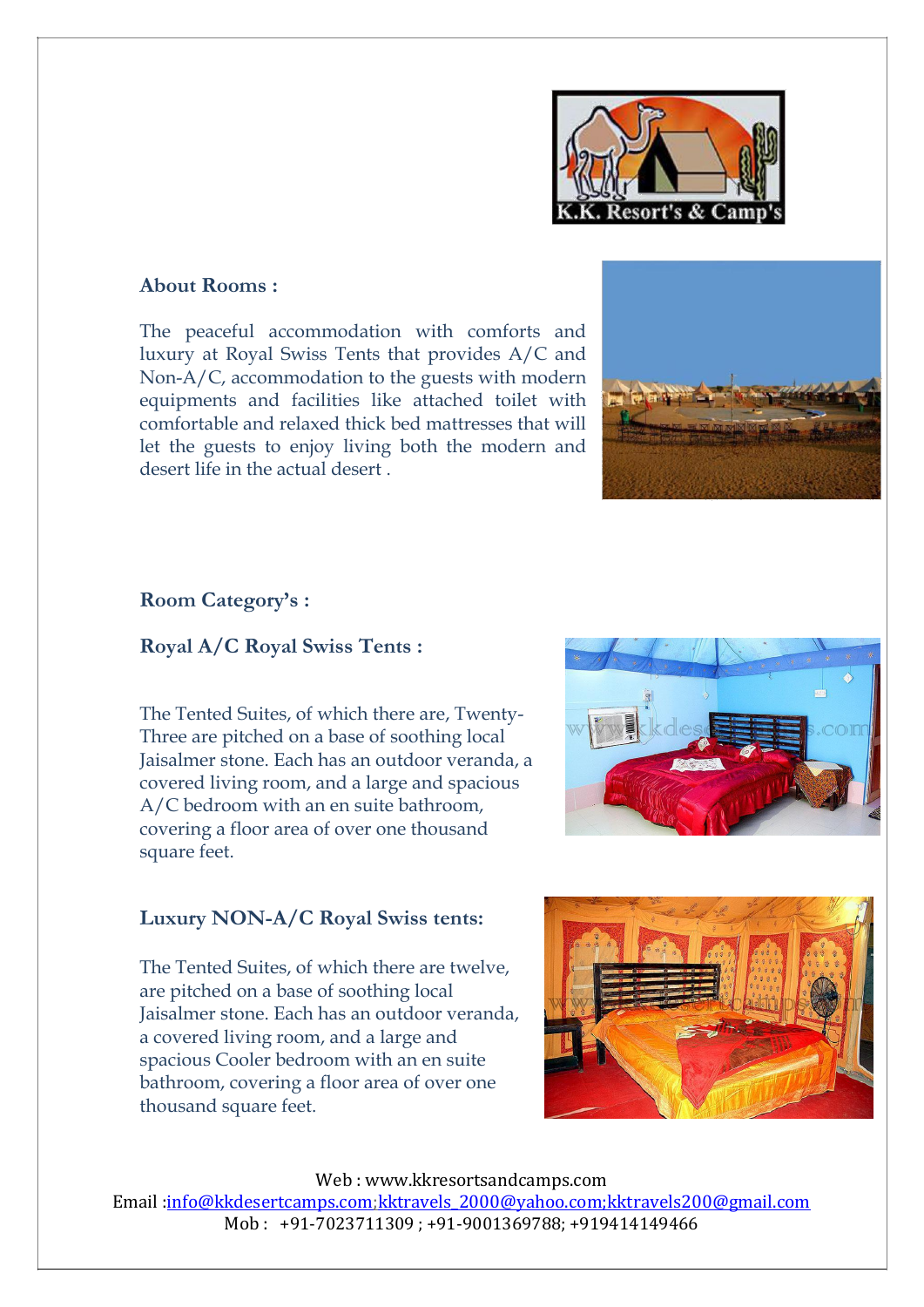

# **Camp facilities :**

- Jeep Desert Safari
- Night safari
- Camel Safari
- Arabian Nights
- Restaurants and Lounge
- 24 hours Front Desk
- 24 hours power backup
- Conference Hall for up-to 50 persons.
- On Dunes program arrangements for special occasions like Anniversary parties, Birthday Parties & Moonlight Dinner
- On Dunes space available for Event & film shootings.



# **Group Amenities**

- 1. Business Centre / Travel desk
- 2. Outdoor activities On Site
- 3. Restaurant On-Site
- 4. Open area for games
- 5. Indoor games on request to play in tents ( ludo , snake and ladder etc)
- 6. Bonfire area

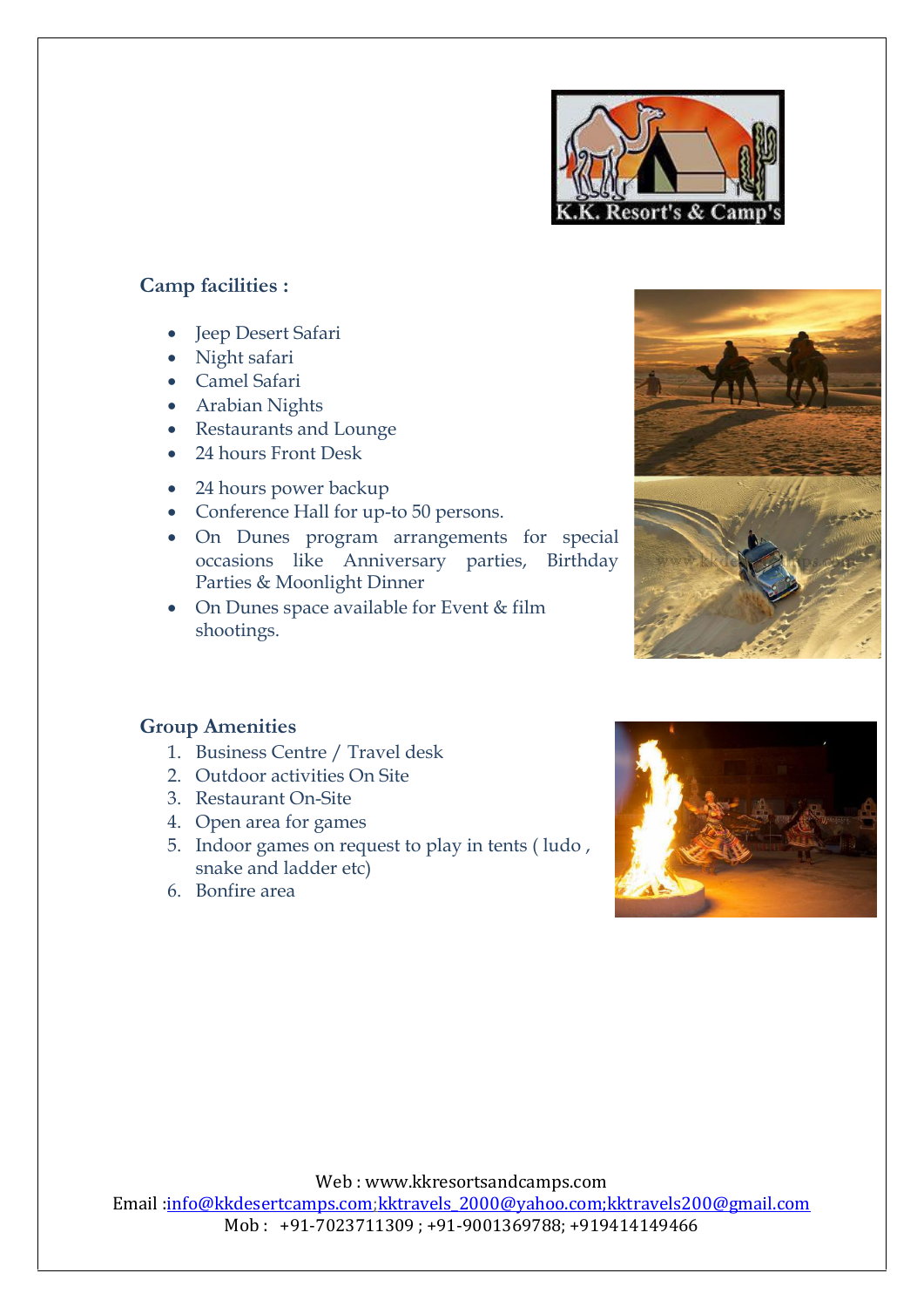

## **Room facilities :**

- 1. Luxury Camp Accommodation
- 2. Wooden Beds
- 3. Comfortable Indian soft cotton mattress and pillows
- 4. Inbuilt Modern styled bathrooms
- 5. Fresh Towels
- 6. Personal veranda
- 7. Personal bonfire sittings
- 8. 24 hour service
- 9. Power sockets
- 10. Eco-friendly bath amenities
- 11. hot & cold water

## **Package includes :**

- Welcome drink on arrival.
- Camel safari.
- Snacks.
- Tea/coffee.
- Folk dance
- Cultural programe.
- Fire dance
- Camp fire.
- Dinner
- Night stay at camp.
- Morning breakfast

Web : www.kkresortsandcamps.com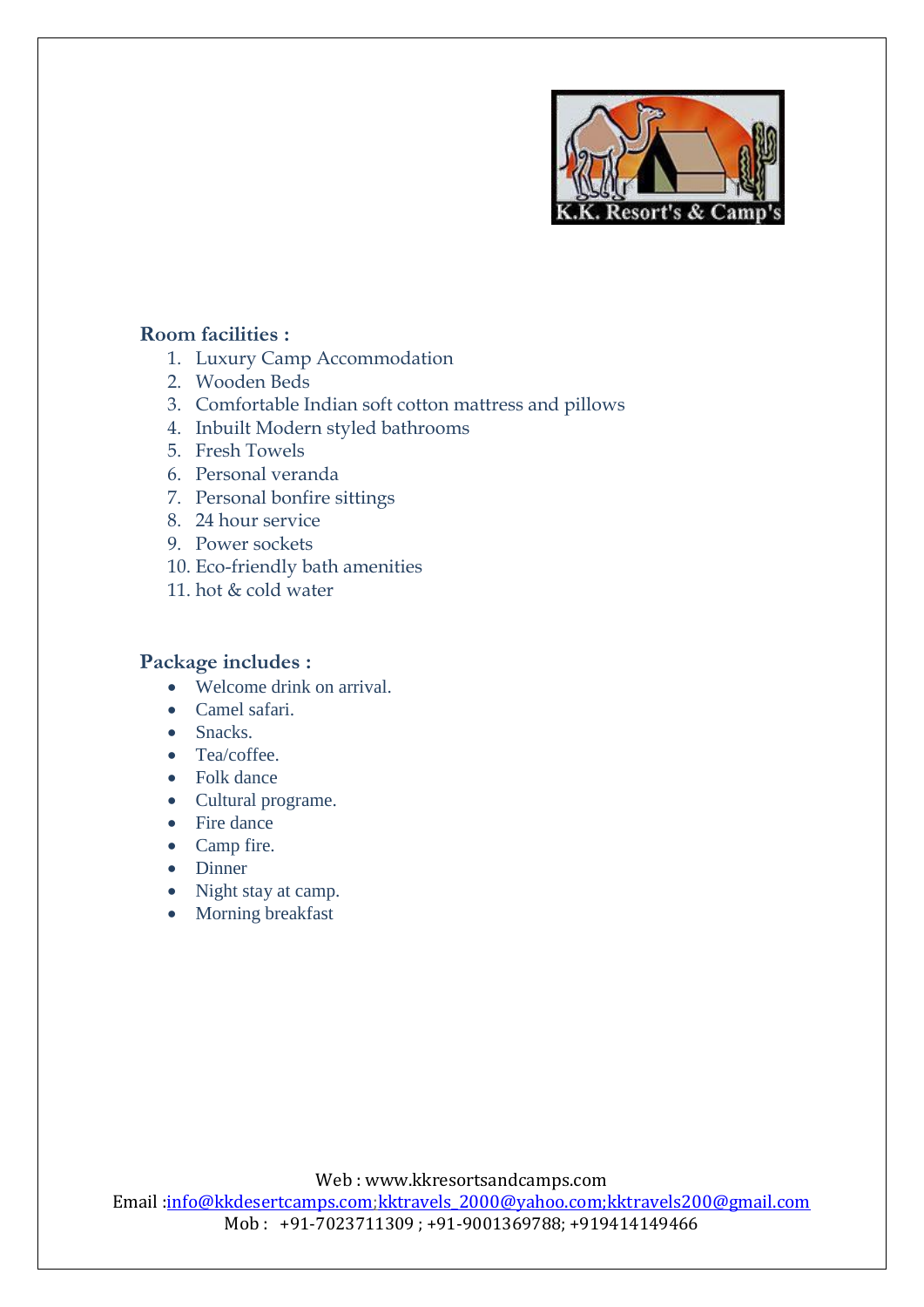

TARIFF SHEET : \*Tariff mentioned below are net rate Non-Commissionable

Validation from : 1st August 2017- 31st March 2018

| <b>ROOM TYPE</b>                          | <b>RACK</b><br><b>RATE</b> | <b>NET RATE</b> | Extra<br><b>Bed</b> | <b>MEAL</b><br><b>PLAN</b> |
|-------------------------------------------|----------------------------|-----------------|---------------------|----------------------------|
| Royal A/C<br><b>Royal Swiss</b><br>Tents: | $7500/-$                   | $4500/-$        | $1500/-$            | <b>MAP</b>                 |
| Royal NON-<br>A/C Royal<br>Swiss tents:   | $5000/-$                   | $3500/-$        | $1200/-$            | <b>MAP</b>                 |

# *Note:-These Rates Are without GST, it will be As per Govt. Norms.*

\*Please note that during Blackout Dates i.e. Diwali, 15 Oct. 2017 to 10th November'2017), X-mas & New Year (21st December'2017 till 5th January'2018 and during the Desert Festival in Year 2017 (Dates TBA) no bookings will be entertained on the above offered Special Contracted Rates.

Note: During the blackout dates all rates have to be taken on Case to case Basis.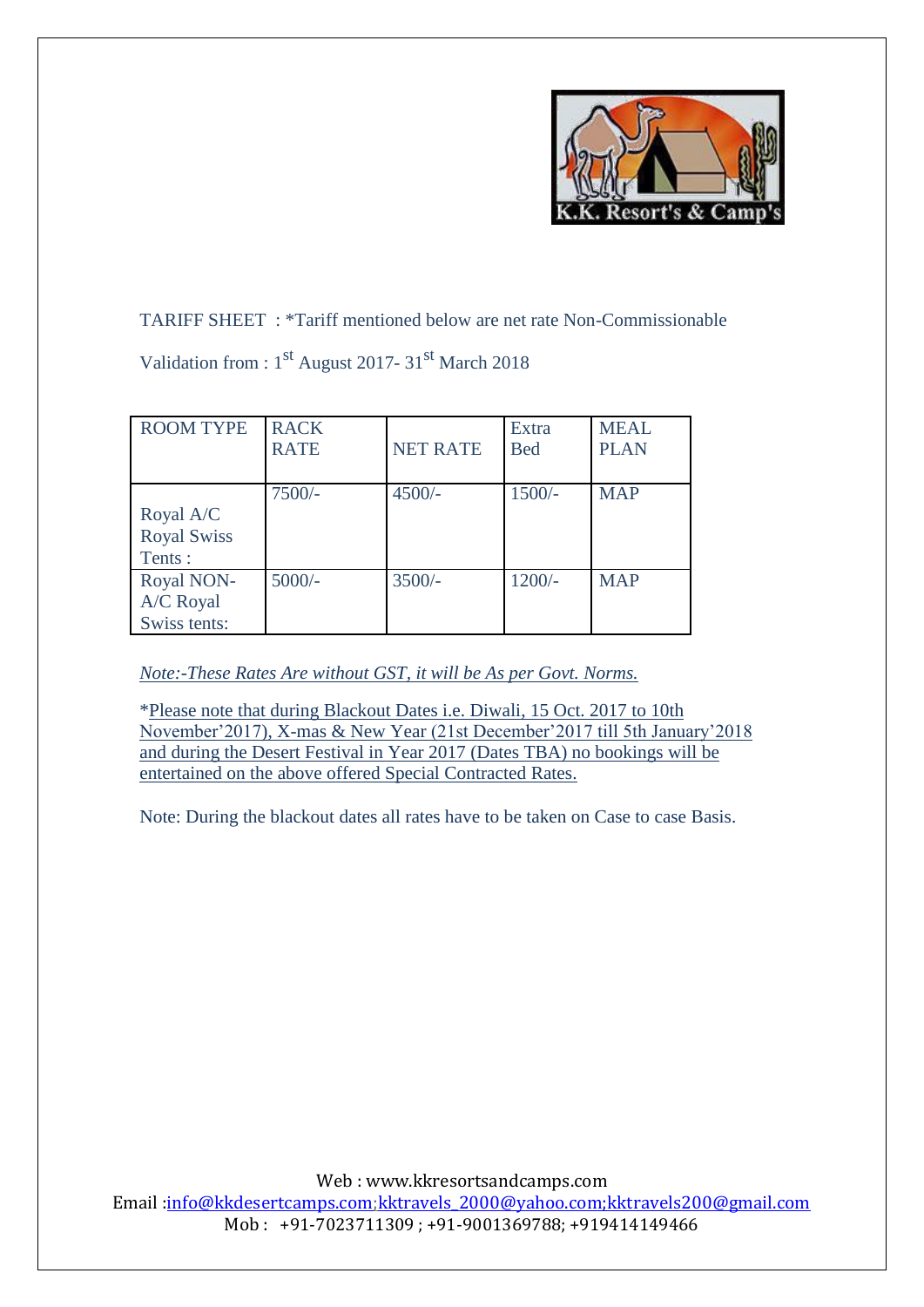

#### **General Terms & Conditions of our Camp:**

1. The above offered Special Contracted Rates are net &non-commissionable.

2. The hotel check-in time is 02:00 Noon whereas the check-out time is 11:00 AM

3. For arrivals at the hotel prior to 0700 hours, the reservation needs to be made and held from the previous night in case if the rooms to be required on arrival immediately.

4. For Early check in or late check-out, a request may be made to the Camp and is subject to availability.

5. Mandatory for any Non-Resident Indians/Foreigners to produce their passport and valid visa at the time of arrival.

6. Mandatory for any Indian to carry a valid identity proof to produce at the time of arrival.

7. Stay extendable on pro-rata basis subject to availability.

8. The status given for any booking cannot be substituted / transferred to any other reservation for any purpose.

9. Clients must carry the copy of exchange voucher/order-scan/Fax of the Travel Agent for identification & correct billing. In absence of any of these documents, the clients will be charged directly on rack rates and the Travel Agent will not be entitled for any commission whatsoever. Further, Tour Escorts/Local Agents will not be allowed to make alteration/changes in the exchange order/voucher/letter of the Travel Agent.

10. Travel Agents who are not having credit facilities with K.K RESORTS &CAMPS are required to forward advance payment at least 30 working days prior to the arrival of their guests failing which CAMP will convert the payment status of such bookings to DIRECT PAYMENT BY THE GUESTS.

11. The tax structure specified is the prevailing taxes levied by the Government. Any additional tax/levies/ surcharge imposed in future shall be charge extra, as applicable. 12. The payment/exchange order against confirmed/re-confirmed reservations must reach the Camps before the cut-off dates, as mentioned below; failing which the bookings will be released without any prior notice, the cut-off periods are as below: a. 15 Days from the date of arrival of Indian Corporate and Leisure Clients. b. 30 Days from the date of arrival of Foreign leisure Tourist & Foreign

Corporate Clients

Web : www.kkresortsandcamps.com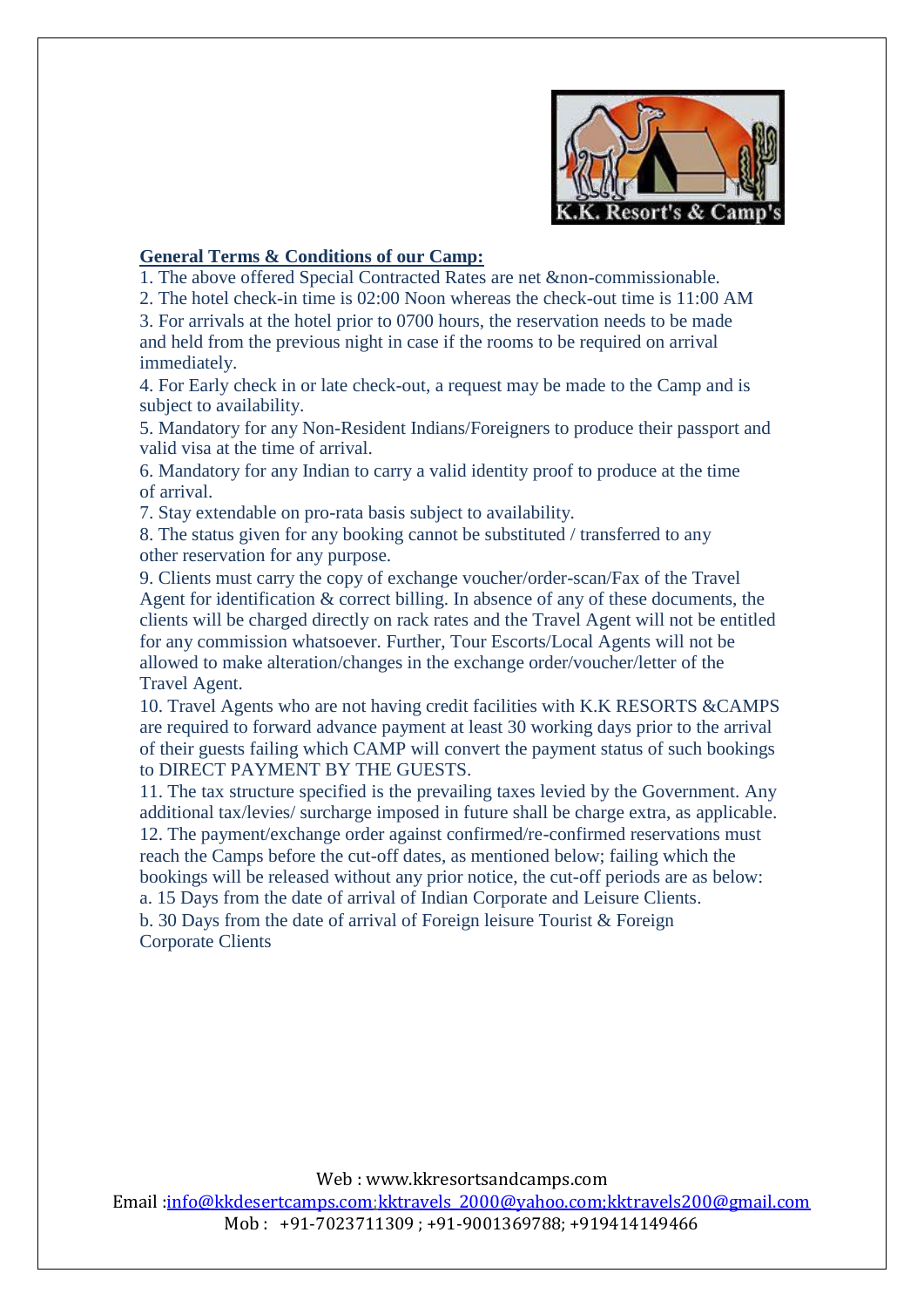

### **Other Terms & Conditions:**

- Only food and beverage items provided by the Camp are to be consumed on the camp premises.
- No food and / or beverages will be permitted from outside.
- The client is liable for any damage caused to Using property or equipment by the client or the client's guest visiting them.
- No prohibited articles, flammable articles or commercial goods are allowed to be stored inside the room.
- No unlawful behavior is permitted.
- Cooking or any ignition is not allowed in the room.
- Management rights: The management reserves for itself the absolute right of admission to any person in the camp premises and to request any guest to vacate his or her room at any moment without any previous notice and without assigning any reason whatsoever. The guest shall be bound to vacate when requested to do so. In default, the management will be entitled to remove the luggage and belongings of the visitor from the room occupied by him or her - with a three-member committee in attendance - and lock the room or rent the room to another guest.
- This will only happen if the person(s) occupying the room(s) are disturbing the peace or / and safety from the camp / personal or other Camp guests.
- Guests may not move furnishings, or interfere with the electrical network or any other
- installations in the hotel rooms or on the premises of the camp without the consent of the hotel management. If any malfunction is discovered during the stay, please ensure to report this to the reception and same will be repaired/fixed at the earliest possible.
- The Lobby and Restaurant area are available for receiving visitors. The rooms cannot be used by more persons than original booked, if more persons are admitted they will be charged accordingly.
- If the guest becomes ill or injured, the camp can help the provision of medical assistance or, as the case may be, to arrange for the guest to be taken to the hospital, all at the guest's expenses.

#### **Children Policy:**

5 years & below are Complimentary on EP Plan in same room sharing with parents without extra bed.

Web : www.kkresortsandcamps.com